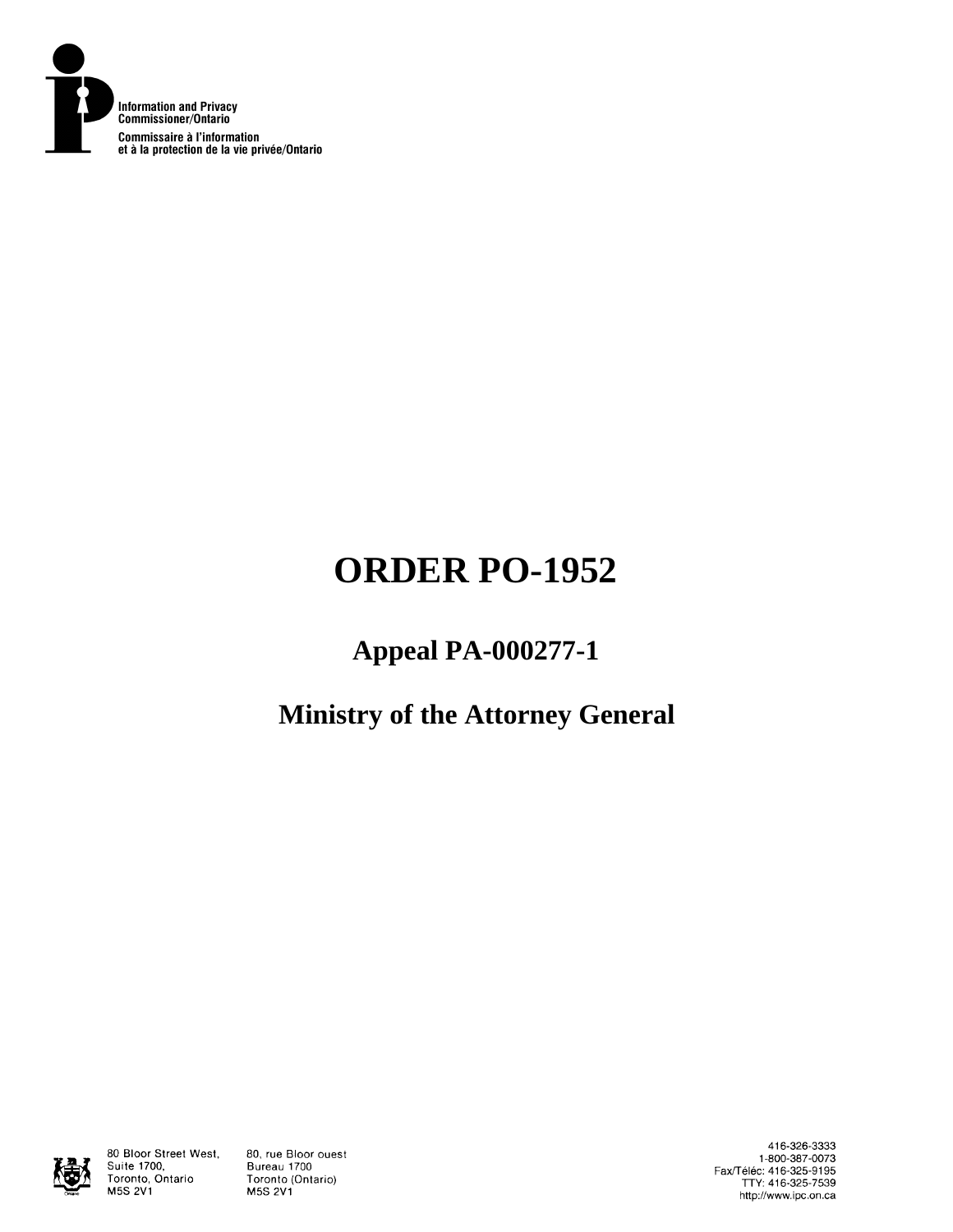# **BACKGROUND:**

The Ministry of Attorney General (the Ministry) provided the following background that I find useful for the purposes of the discussion which follows in this order.

This appeal arises from the Ministry of the Attorney General's (the "Ministry") decision denying the Appellant's request for "the total dollar amount of legal fees paid to lawyers retained by [the affected person] in his appeal of his 1995 convictions for first degree murder." Access to the records was denied by the Ministry pursuant to sections 19 and 21 of the *Freedom of Information and Protection of Privacy Act* (the "*Act"*).

It is well known and a matter of public record that [the affected person] was convicted, after a lengthy trail of two counts of first degree murder and several related serious offences. … [The affected person] filed a prisoner's notice of appeal and applied for legal aid under s. 14 of the *Legal Aid Act*, R.S.O. 1990, chap. L.9. [The affected person] was denied legal aid and subsequently brought a motion before a panel of the Court of Appeal to have counsel appointed under section 684(1) of the *Criminal Code*. Section 684 of the *Criminal Code* provides:

- (1) A court of appeal or a judge of that court may, at any time, assign counsel to act on behalf of an accused who is a party to an appeal or to proceedings preliminary or incidental to an appeal where, in the opinion of the court or judge, it appears desirable in the interests of justice that the accused should have legal assistance and where it appears that the accused has not sufficient means to obtain that assistance.
- (2) Where counsel is assigned pursuant to subsection (1) and legal aid is not granted to the accused pursuant to a provincial legal aid program, the fees and disbursements of counsel shall be paid by the Attorney General who is the appellant or respondent, as the case may be, in the appeal.
- (3) Where subsection (2) applies and counsel and the Attorney General cannot agree on fees or disbursements of counsel, the Attorney General or the counsel may apply to the registrar of the court of appeal and the registrar may tax the disputed fees and disbursements.

Ultimately, the Court of Appeal granted [the affected person's] motion and appointed counsel to act on his behalf pursuant to section 684(1) of the *Criminal Code*.

In accordance with section 684(2) of the *Criminal Code*, where legal aid is not granted to the accused, the fees and disbursements of counsel appointed by the Court of Appeal are paid by the Ministry. The record [that remains] at issue in this appeal is a summary of a number of invoices paid as legal fees and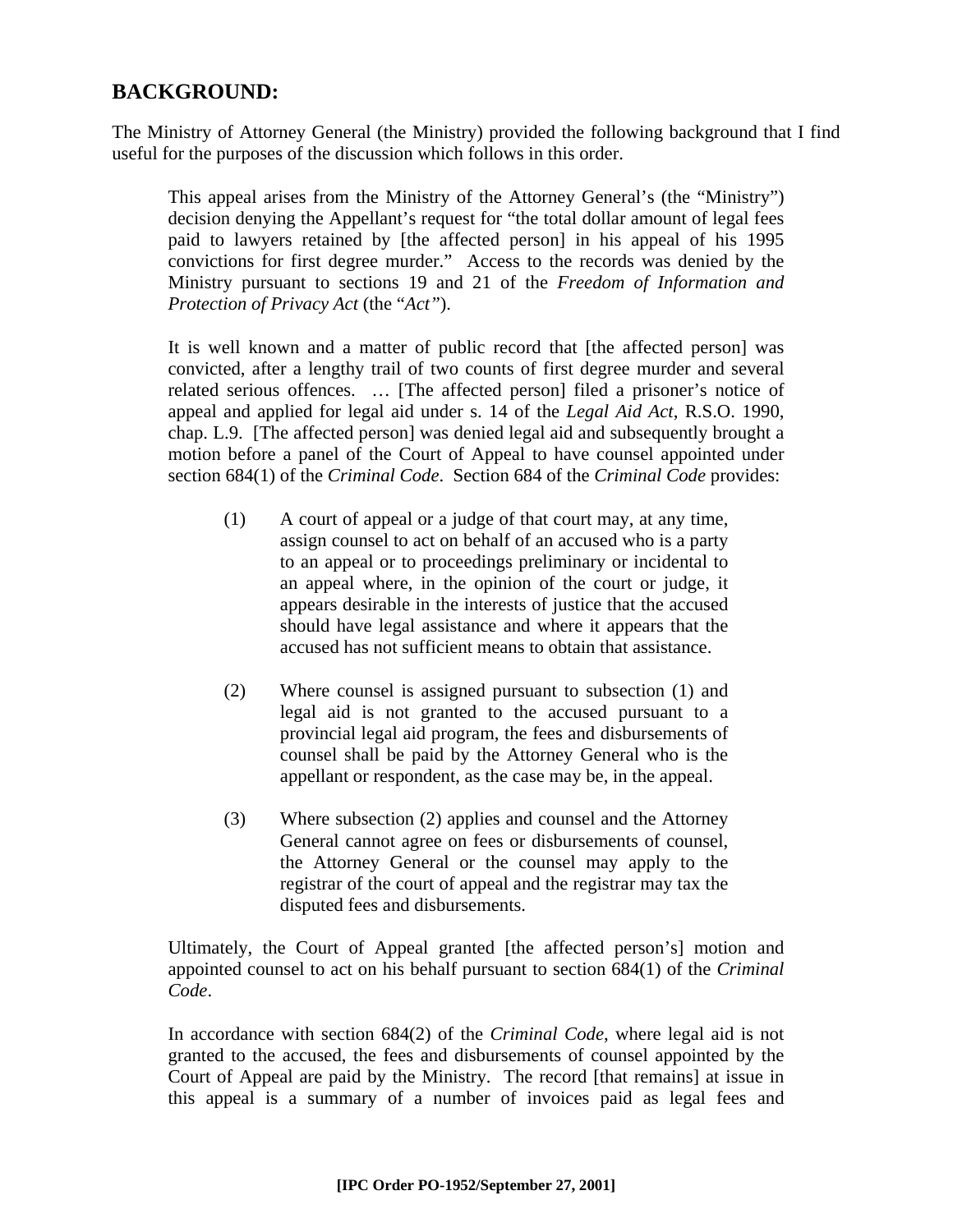disbursements to counsel representing [the affected person] on his appeal. This record includes the date, invoice number and amount of several invoices as well as a sum total of the amount paid between May  $26<sup>th</sup>$ , 1997 and February  $8<sup>th</sup>$ , 2000. The record was created by Crown counsel using information supplied directly from the solicitor's statements of accounts, which had been submitted to Crown counsel in accordance with section 684(2) of the *Criminal Code* for payment.

## **NATURE OF THE APPEAL:**

The Ministry received a request from a member of the media under the *Freedom of Information and Protection of Privacy Act* (the *Act*) for access to records that reflect the total cost as well as the breakdown of fees paid by the Ministry to lawyers representing the affected person on the appeal of his conviction for first degree murder.

The Ministry identified 610 pages of responsive records, and denied access to all of them. The exemptions contained in sections 19, 21, 13(1), 17(1)(b) and 18(1)(e) of the *Act* were originally relied on by the Ministry in withholding 338 pages, and the remaining 272 pages were denied on the basis that they qualified for exemption under section 22(a) of the *Act*.

The requester, now the appellant, appealed the Ministry's decision to deny access.

During mediation, a number of events occurred:

- The appellant accepted the Ministry's section 22(a) exemption claim, thereby removing 272 pages of records from the scope of the appeal.
- The appellant agreed to remove 140 pages of duplicate records from the scope of the appeal.
- The appellant withdrew the aspect of his request pertaining to the breakdown of legal fees billed by each lawyer, and narrowed his request to include only the total dollar amount of legal fees billed by the four lawyers. The only record responsive to the narrowed request is Page 1.
- The Ministry narrowed the exemption claims for Page 1 to only sections 19 and 21 of the *Act*.
- The appellant raised the possible application of the public interest override contained in section 23 of the *Act*.

Mediation was not successful in resolving the remaining issues, and the appeal was transferred to the adjudication stage. I sent a Notice of Inquiry initially to the Ministry setting out the facts and issues on appeal. The Ministry provided representations in response. I then sent the Notice to four lawyers who had represented the affected person in his criminal appeal, whose interests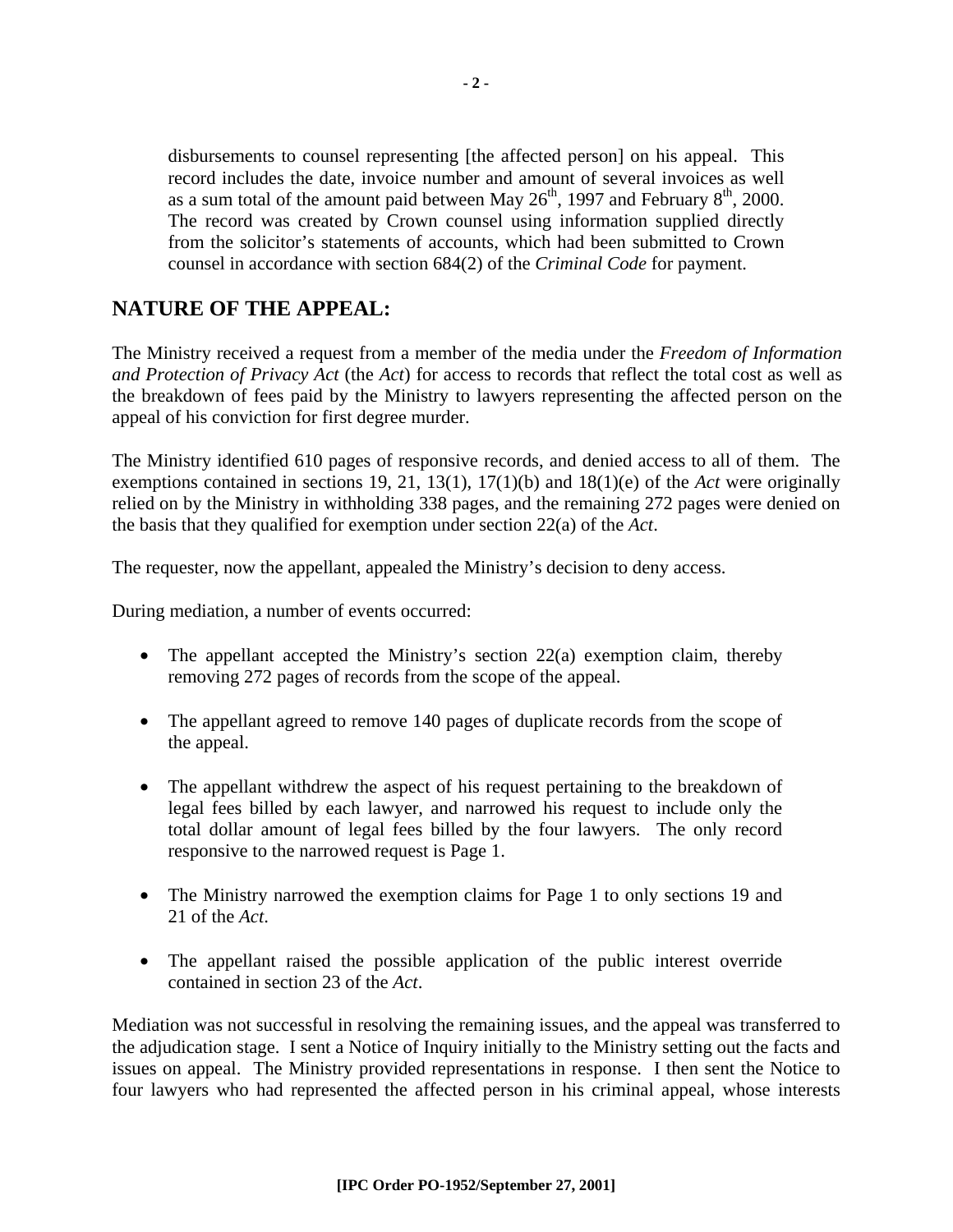might be affected by the outcome of this appeal (the affected lawyers). I received representations from one affected lawyer (affected lawyer #1), objecting to disclosure of any information relating to him on the basis of both section 19 and section 21 of the *Act*. I then sent the Notice to the affected person and received representations from a different affected lawyer (affected lawyer #2) on his behalf. Affected lawyer #2 subsequently provided additional representations on behalf of the affected person and all four affected lawyers, identifying a number of court decisions he feels support his position that Page 1 qualifies for exemption under section 19 of the *Act*.

I then sent a copy of the Notice of Inquiry to the appellant, together with a complete copy of the Ministry's representations. The appellant provided representations in response.

#### **RECORD:**

The only record remaining at issue consists of a one-page chart containing two columns. One column lists various dates, and the second column lists a corresponding dollar figure. The various dollar figures are totaled at the bottom of the chart.

Contrary to the statement made by the Ministry, the record does not contain any reference to an invoice number.

### **DISCUSSION:**

#### **Solicitor-Client Privilege**

The Ministry submits that section 19 of the *Act* applies to exempt the record in its entirety. The two affected lawyers who provided representations support the Ministry's position. Section 19 reads:

A head may refuse to disclose a record that is subject to solicitor-client privilege or that was prepared by or for Crown counsel for use in giving legal advice or in contemplation of or for use in litigation.

Section 19 encompasses two heads of privilege, as derived from the common law: (i) solicitor-client communication privilege; and (ii) litigation privilege. In order for section 19 to apply, the Ministry must establish that one or the other, or both, of these heads of privilege apply to the records at issue.

#### *Solicitor-Client Communication Privilege*

Solicitor-client communication privilege protects direct communications of a confidential nature between a solicitor and client, or their agents or employees, made for the purpose of obtaining professional legal advice. The rationale for this privilege is to ensure that a client may confide in his or her lawyer on a legal matter without reservation (Order P-1551).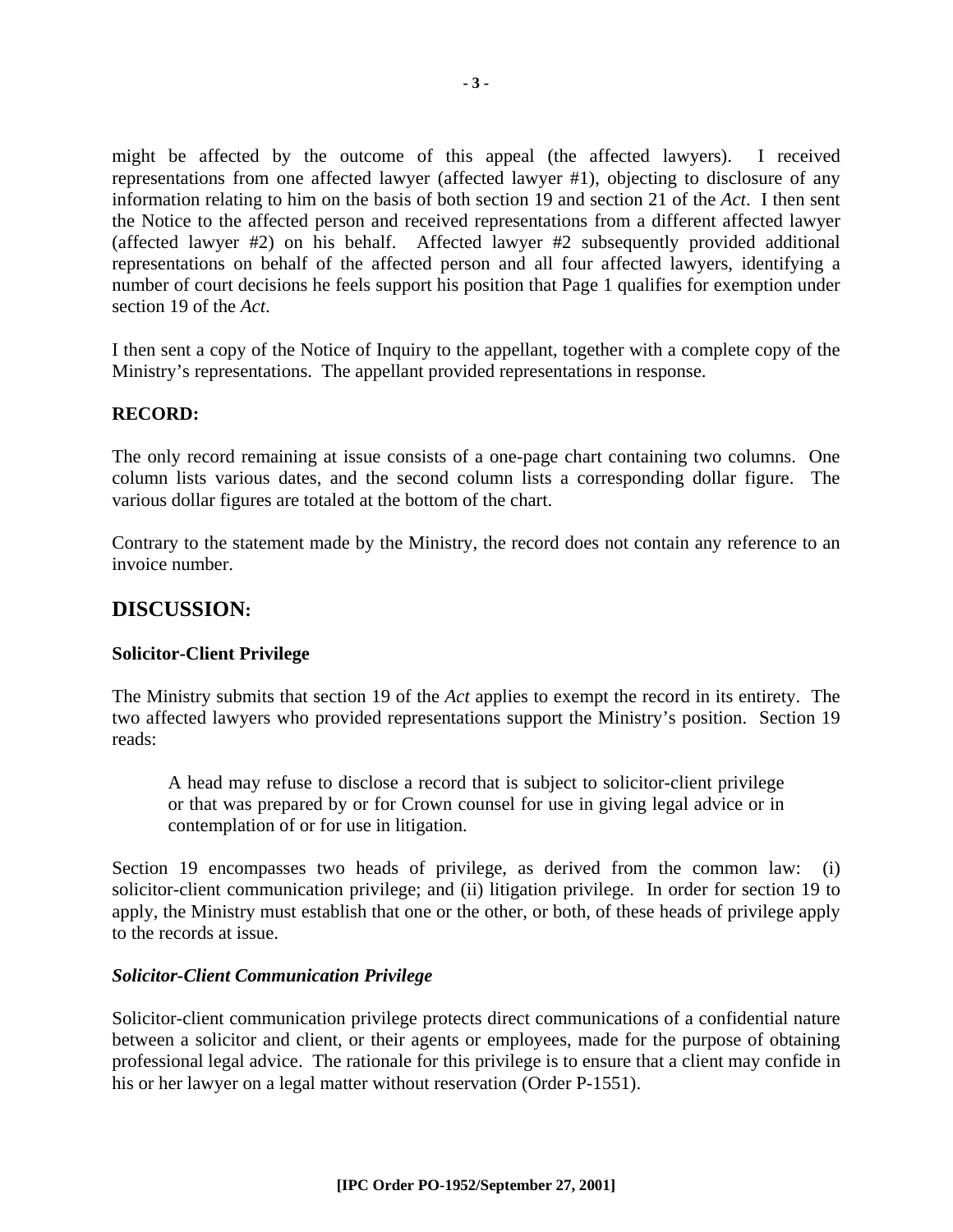The Supreme Court of Canada has described this privilege as follows:

... all information which a person must provide in order to obtain legal advice and which is given in confidence for that purpose enjoys the privileges attaching to confidentiality. This confidentiality attaches to all communications made within the framework of the solicitor-client relationship ... [*Descôteaux v. Mierzwinski* (1982), 141 D.L.R. (3d) 590 at 618, cited in Order P-1409]

The Ministry and the two affected lawyers refer to the Federal Court of Appeal case of *Stevens* v. *Canada (Privy Council)* (1998), 161 D.L.R.  $(4<sup>th</sup>)$  85 in support of their submission that a lawyer's statement of account is protected from disclosure by solicitor-client privilege.

Affected lawyer #2 also refers me to three other cases, but makes no detailed arguments as to their relevance. I have reviewed these three cases and, in the absence of specific submissions from affected lawyer #2, I find that either their facts clearly distinguish them from the present appeal, or they do not assist me in determining whether solicitor-client communication privilege applies to the specific type of record that remains at issue in this appeal.

Affected lawyer #1 submits that "a bill or account is a privileged communication, and that a summary of several accounts is a privileged communication, derived from the original documents". He makes other submissions relating to litigation privilege, which I will address later in this order.

This Office has found in previous appeals that a solicitor's Statement of Account can be characterized as a confidential written communication and as such is exempt under solicitorclient communication privilege (Orders PO-1714 and PO-1822). In Order PO-1714, Adjudicator Holly Big Canoe stated:

Unless an exception such as waiver applies, lawyers' bills of account, in their entirety, are subject to solicitor-client privilege at common law, and the common law must determine the application of privilege where an access statute incorporates it in an exemption.

The Ministry and the affected lawyers submit that the affected person has not waived solicitorclient privilege. I have no evidence before me that the affected person has waived his privilege to the solicitor-client communication privilege in the Statements of Account submitted by the various lawyers. As such I find that waiver is not an issue in this appeal.

Nevertheless, the record at issue in this appeal is different from the records that were at issue in Orders PO-1714, PO-1822 and in *Stevens*.

The record here is a one-page chart prepared by the Ministry, which, in the Ministry's words is "...a summary of a number of invoices paid as legal fees and disbursements to counsel representing [the affected person] on his appeal." The records at issue in Orders PO-1714, PO-1822 and in *Stevens* were all actual Statements of Account which were characterized as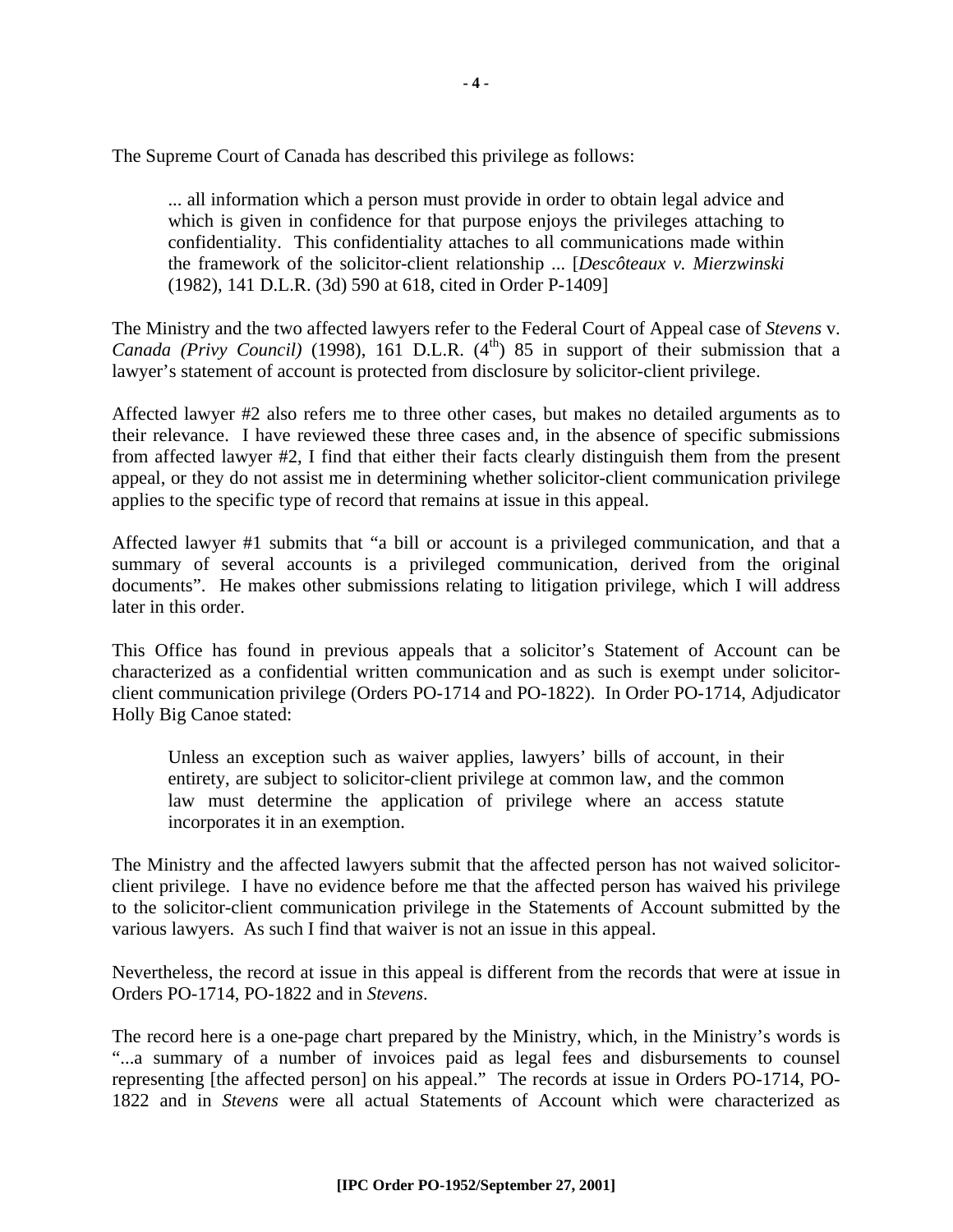confidential written communications between solicitors and clients. The Ministry submits that the format of the record in this appeal should not change the fact that the information contained in the record is protected as a solicitor-client communication. The Ministry states:

It is the Ministry's position that the information in the record was derived directly from solicitor's statements of accounts, the information remains privileged regardless of the format it is in. It was suggested in Order PO-1714 that if the institution does not waive privilege and chooses not to disclose the total amount billed by the lawyers that this information could be requested from other sources, such as the institution's accounting records. This suggestion was based in part on the distinction at common law between communications which are protected by solicitor client privilege and acts of counsel or statements of fact, which are not protected by solicitor client privilege. As discussed in *Stevens*, the latter category includes trust account ledgers and other such financial records kept by the solicitor. These are excluded from solicitor client privilege because they constitute acts of the solicitor rather than communications between a solicitor and a client.

It is respectfully submitted that it is inappropriate to draw a distinction between the actual solicitor's statements of accounts, which are clearly subject to solicitor client privilege, and the record created in this case by Crown counsel, which is a summary of amounts billed in those accounts. Drawing such a distinction in this case is fundamentally flawed for several reasons. First, the creation of the record in this case is not an act of the solicitor. Rather, it's an act of a third party to whom disclosure of the privileged information is compelled by statute. Second, if such a distinction were applied in the circumstances of this case, it would create the potential for a massive invasion of personal privacy under the guise of access to governmental information. Furthermore, such an application in effect creates an unfair disparity between those who can afford their own lawyer and have one appointed by the court (whose billings are then processed through the Ministry's accounting departments, necessarily leaving a record).

As a result of the statements of accounts having been submitted to the Ministry for payment, any number of accounting and record keeping practices are triggered. In this case, a summary of invoices and the totals billed and paid was prepared. Unlike the keeping of trust ledgers by a solicitor, none of these record keeping practices involve an act of the solicitor. As a matter of principle, it is inappropriate to distinguish information which appears on the actual solicitor's statements of accounts as submitted to the Ministry and information which is then reproduced from these statements of accounts in some form by the Ministry for its own record keeping purposes while processing the payment. It is the information communicated in the statements of accounts which is privileged. Providing the information to the Ministry in these circumstances does not diminish its privilege regardless of what the Ministry then does with it. It must be recalled that the Ministry would not have access to these records but for the provision of the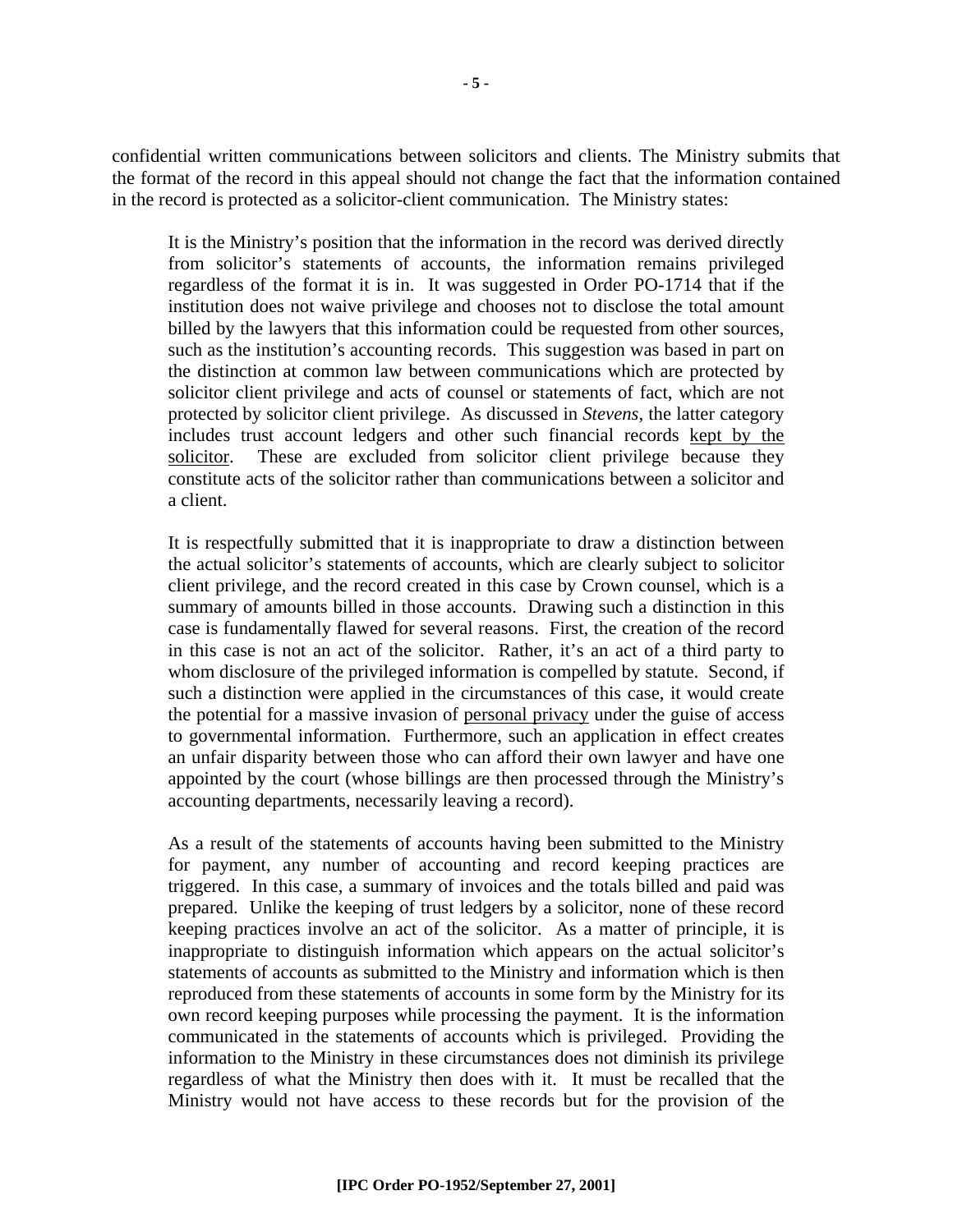*Criminal Code* requiring counsel to submit their accounts to the Ministry for payments. It is respectfully submitted that in these circumstances, solicitor client privilege applies to the solicitor's statements of accounts and the record derived or created from these statements of accounts by the Ministry in the process of paying the accounts.

In *Stevens*, the Court discusses the historical context of solicitor-client communication privilege and its present-day application. It then goes on to cite what it describes as exceptions to the privilege as follows, at page 93:

It will be seen that Canadian law has sought to strike an appropriate balance between openness and secrecy by creating two exceptions to the privilege. One exception ... is for communications which are themselves criminal or which counsel a criminal act (e.g. Where a lawyer advises a client to conceal evidence). The second exception ... relates to that **information which is not a communication but is rather evidence of an act done by counsel or is a mere statement of fact.** ... [my emphasis]

Further on in the judgement (at page 99), the Court makes it clear that:

Thus statements of fact are not themselves privileged. It is the communication of those facts between a client and a lawyer that is privileged.

After citing several decisions to the effect that lawyers' statements of account are privileged in their entirety, the Court proceeds to distinguish them from cases dealing with "facts" and/or "acts of counsel" as reflected in trust ledgers, etc., at page 104:

These [previously referenced] cases are in sharp distinction to those which find that trust account ledgers and other financial records of that type are not privileged. None of these cases deals specifically with bills of account, and so cannot be relied on without understanding the nature of the material which was sought to be disclosed. Ultimately, these cases can be distinguished because acts of counsel or statements of fact are not privileged. In *Re Romeo's Place Victoria Ltd. and The Queen* [(1981), 128 D.L.R. (3d) 279 (F.C.T.D.)] for example, a client was being investigated and the trust account ledgers of the client's solicitor were ordered to be disclosed. Collier J. held that it was the record of the lawyer, and not of the client and, therefore, not subject to privilege. However, other cases have found such items to be outside the ambit of the privilege on the more substantive ground that they do not disclose communications, but only acts. In *Re Ontario Securities Commission and Greymac Credit Corp*., [(1983), 41 O.R. (2d) 328, 146 D.L.R. (3d) 73 (Div. Ct.).] the question of privilege arose in the context of a solicitor's activities with respect to money held in trust for the client. Southey J. held that the privilege did not attach to this activity. He stated [at page 337]: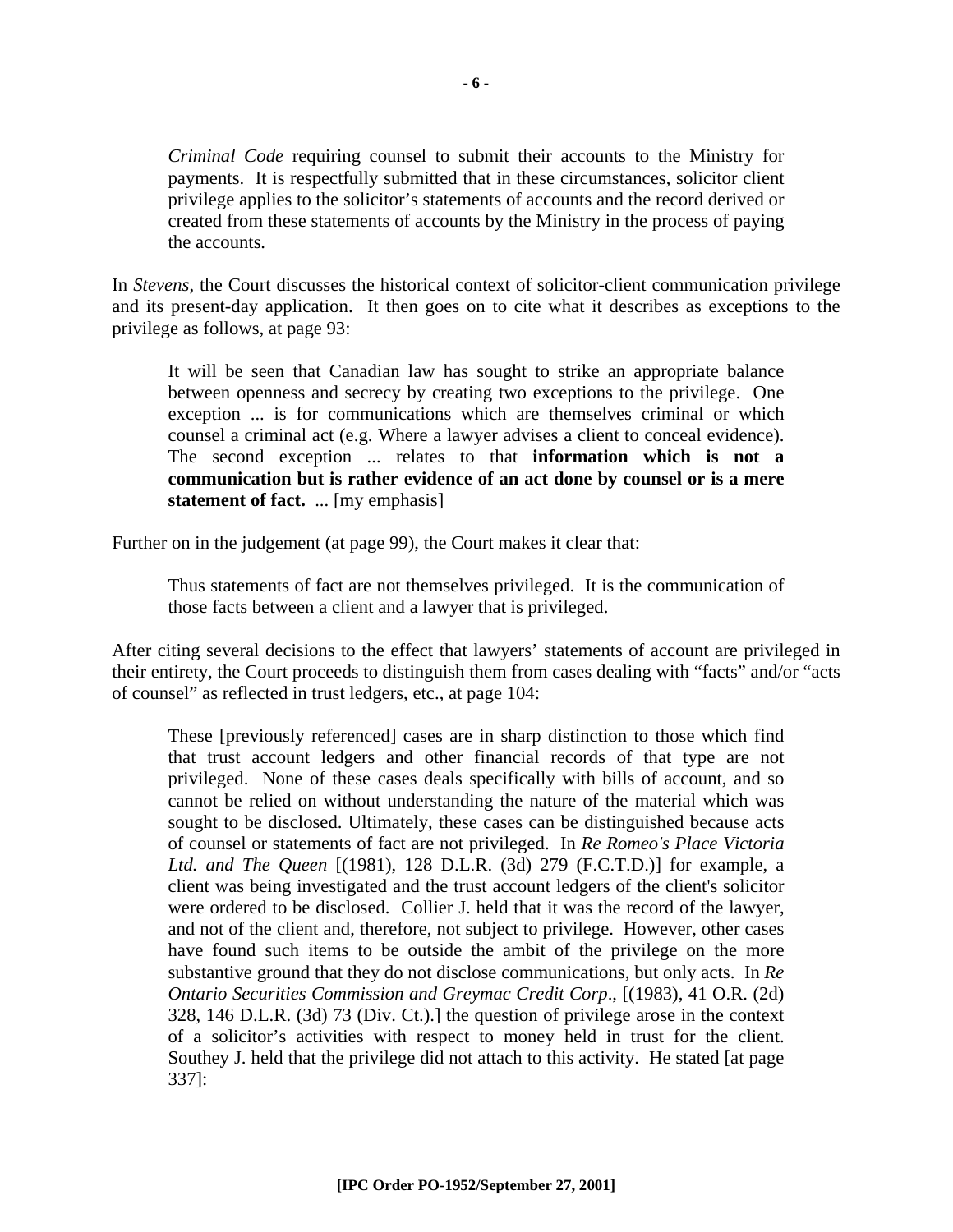Evidence as to whether a solicitor holds or has paid or received moneys on behalf of a client is evidence of an act or transaction, whereas the privilege applies only to communications. Oral evidence regarding such matters, and the solicitor's books of account and other records pertaining thereto (with advice and communications from the client relating to advice expunged) are not privileged ...

The accounts were examined and those things revealing privileged communications were severed. This decision might, at first glance, appear to be in conflict with Southey J.'s decision in *Mutual Life Assurance Co. of Canada.* However, as discussed *infra*, this decision is merely the proverbial exception that makes the rule -- it deals with acts of counsel and not communications.

In *Law Society of Prince Edward Island v. Prince Edward Island (Attorney General)*, [(1994), 382 A.P.R. 217 (P.E.I.S.C.)] the R.C.M.P. attempted to seize documents in the possession of a lawyer relating to trust ledgers, general ledgers and bank reconciliation ledgers which pertained to the dealings of a number of the lawyer's clients. MacDonald C.J.T.D. determined [at p. 221]:

It is the communications between the client and his lawyer that are privileged. The trust ledgers, general ledgers and bank reconciliation ledgers are not communications between the solicitor and the client. These documents form part of the solicitor's records and are reports of acts, not communications. Privilege does not attach to these documents.

Thus, the jurisprudence in this area is not really in conflict. It merely reflects the existence of a broad exception to the scope of the privilege, namely, that it is only communications which are protected. The acts of counsel or mere statements of fact are not protected. This is an important balancing mechanism which, along with the prohibition against protecting communications which are themselves criminal, takes into account the public interest inherent in the proper administration of justice.

I find that the record at issue in this appeal does not fall within the scope of solicitor-client communication privilege. It is not a communication between a solicitor and a client, nor does its content reveal any communication of this nature. Rather, the record contains the type of information identified by the Court in *Stevens* as an exception to solicitor-client privilege - a "statement of fact". Specifically, the record is a factual statement of the amount of public funds paid by the Ministry to four lawyers in consideration for the legal services provided to the affected person in the appeal of certain criminal convictions.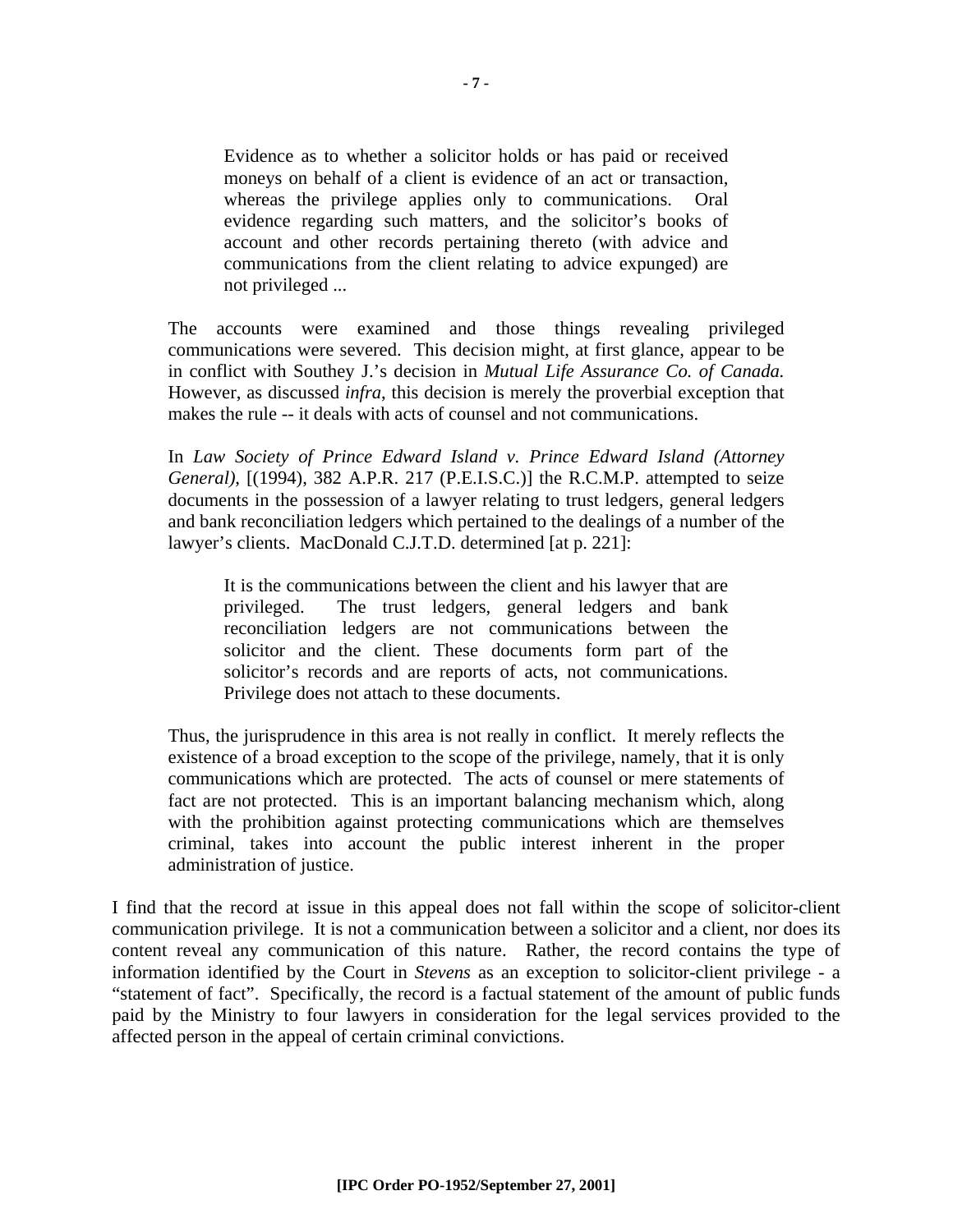I also disagree with the Ministry's representations in a number of respects.

First, the Ministry appears to suggest that the exception to solicitor-client communication privilege outlined in *Stevens* is restricted to records "kept by the solicitor". This interpretation is not supportable. The Court in *Stevens* uses the phrase "an act done by counsel **or** a mere statement of fact" [my emphasis]. The record at issue in this appeal consists of a statement of fact, which is sufficient to bring it within the scope of the exception regardless of whether it is a record created by or kept by a solicitor.

Second, I do not accept the Ministry's position that it is inappropriate to draw a distinction between an actual solicitor's statement of account and the record created by the Ministry in the context of this appeal. On the contrary, a distinction of this nature is both appropriate and determinative of the issue. I accept that, consistent with the direction of the Court in *Stevens*, any statement of account created by a lawyer and provided to a client is protected in its entirety by solicitor-client communication privilege. However, I do not accept the Ministry's position that the record in this appeal fits this definition. It was not created by a lawyer and furthermore there are no itemizations of services listed; no billing rates are contained in the record; no individual account total is reflected in the record; nor is it possible to ascertain any specific account billing from the content of the record. The record reflects the total amounts paid by the Ministry, in aggregate form, to four lawyers over a three-year period. In the present circumstances, it is not necessary for me to determine whether different considerations would apply to records that might reveal the actual content of any statements of account, because the record at issue in this appeal clearly does not. The record does not consist of or reveal the contents of any statement of account created by a lawyer and communicated to a client, and any decision ordering the disclosure of this record would have no impact on the application of section 19 of the *Act* to statements of account held by public institutions in other contexts.

Finally, I also do not accept the Ministry's assertion that disclosure of the record would result in a "massive invasion of personal privacy", or that it would create an unfair disparity between clients paying privately for legal services and those accessing services through legal aid or court appointed lawyers. Both assertions extend the implications of my decisions in this appeal too far. Although information held by the Ministry in its accounting records is subject to the *Act*, it is important to recognize that the *Act* provides a comprehensive scheme for protecting privacy, including a mandatory exemption claim designed to prohibit disclosure of personal information unless a specific exception to this prohibition has been established. The privacy issues will be discussed in detail later in this order.

I would also say that, in my view there could be no reasonable expectation on the part of the affected person that the amount of legal fees paid to his lawyers to represent him in the context of his appeals would be treated confidentially as between him (the client) and his lawyers (the solicitors). It was known to the affected person that his lawyers were appointed pursuant to section 684(1) of the *Criminal Code*, and that the Ministry would pay any fees and disbursements incurred by the lawyers. To effect payment, the lawyers would be required to submit their accounts to the Ministry which, in my view, would be inconsistent with any reasonable expectation of confidentiality on the part of either the client or the lawyers. However,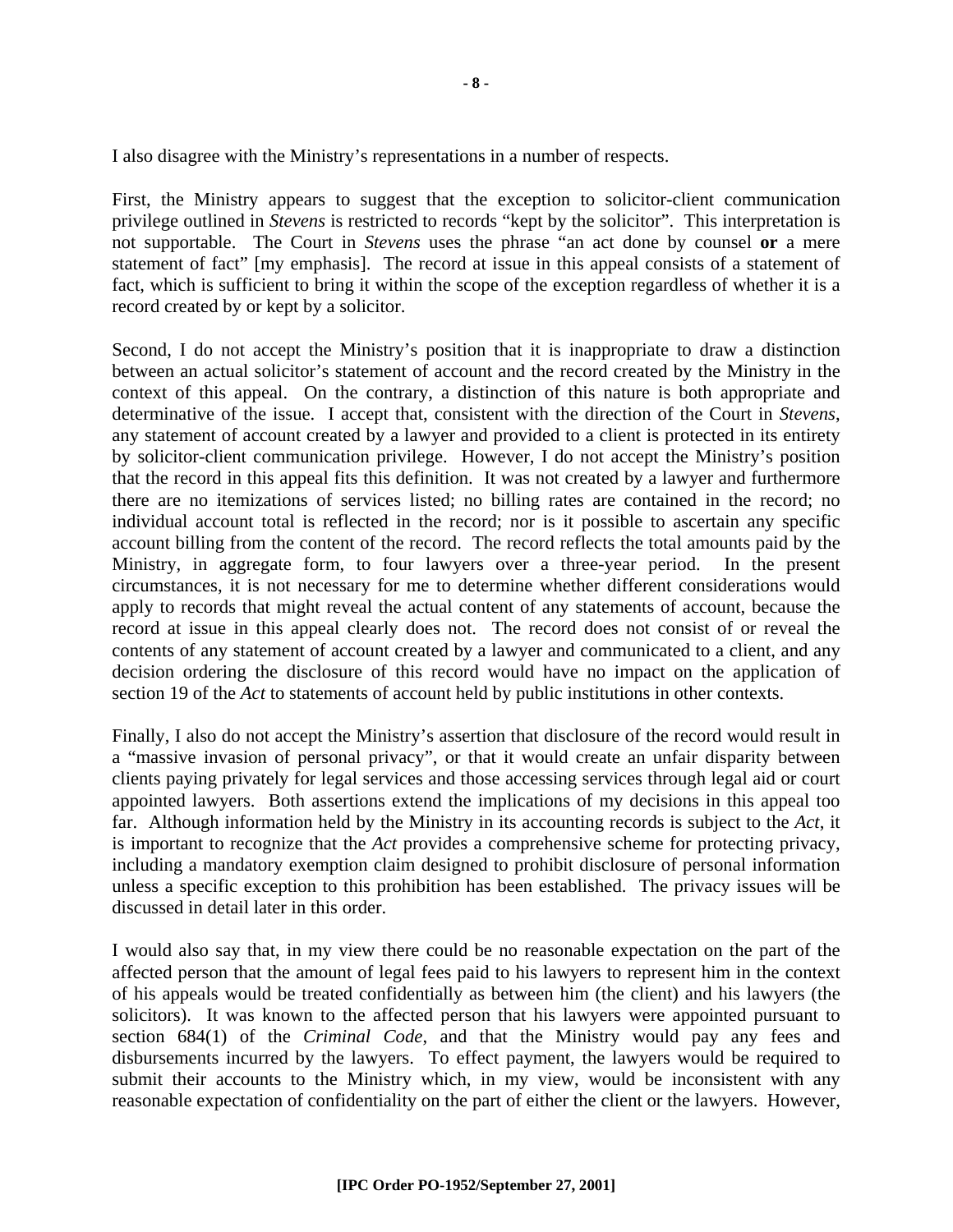even if the affected person had an expectation of confidentiality, that is not sufficient to bring the Page 1 record at issue in this appeal within the scope of solicitor-client communication privilege because, as noted above, this record is not a "communication" within the meaning of section 19 of the *Act*.

Accordingly, for all of these reasons, I find that the Page 1 record does not satisfy the requirements of solicitor-client communication privilege.

#### *Litigation privilege*

Affected lawyer #1 also makes submissions relating to litigation privilege:

We want to emphasize our point: the case law which discusses litigation privilege does not abridge or limit the privilege that pertains to communications between the lawyer and the clients. [emphasis in original]

The leading Ontario case on litigation privilege is *General Accident Assurance Co.* v. *Chrusz* (1999), 45 O.R. (3d) 321 (C.A.)]. I discussed this case in detail in Order MO-1337-I, where I found that in order to qualify for litigation privilege under section 19 of the *Act* a record must satisfy the following:

- 1. The record must have been created with existing or contemplated litigation in mind.
- 2. The record must have been created for the dominant purpose of existing or contemplated litigation.
- 3. If litigation had not been commenced when the record was created, there must have been a reasonable contemplation of litigation at that time, i.e. more than a vague or general apprehension of litigation.

I also noted in Order MO-1337-I:

In applying this test, it is necessary to bear in mind the time sensitive nature of this type of privilege, and the fact that, even if the dominant purpose for creating a record was contemplated litigation, privilege only lasts as long as there is reasonably contemplated or actual litigation.

It is clear that all litigation involving the affected person has been completed. Accordingly, any record that may have at one time met the requirements for litigation privilege as outlined in *General Accident* and Order MO-1337-I, no longer qualifies for this type of privilege. (See also Orders P-1551, P-1624 and PO-1710).

While I agree with affected lawyer #1 that confidential communications between a lawyer and client are not limited by the rules and tests applicable to litigation privilege, I have considered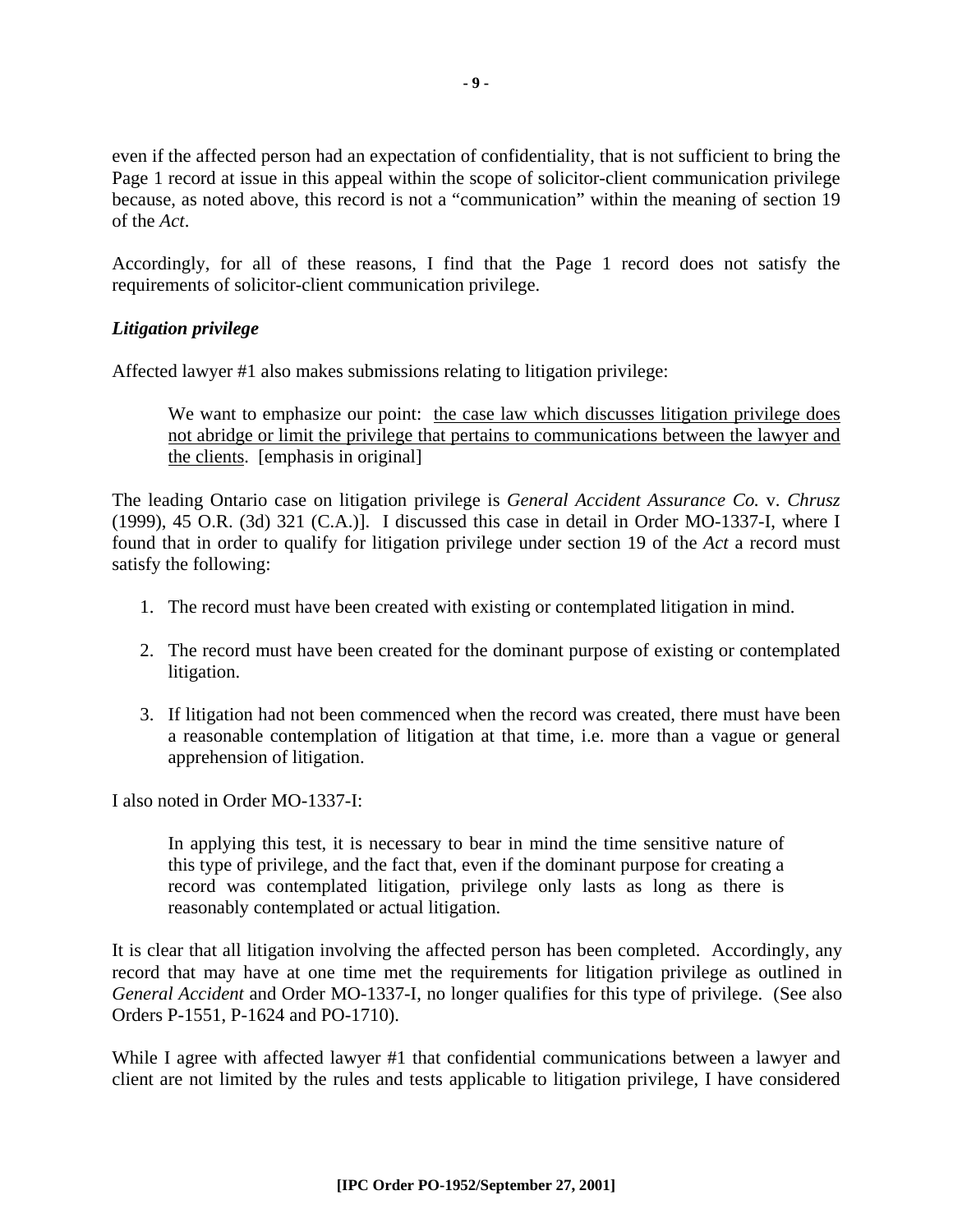the application of solicitor-client communication privilege to the Page 1 record at issue in this appeal and found that it does not qualify for the reasons outlined.

Therefore, I find that the only remaining record at issue in this appeal does not qualify for either of the heads of privilege contained in section 19 of the *Act*.

#### **PERSONAL INFORMATION**

The section 21 personal privacy exemption applies only to personal information. Section 2(1) of the *Act* defines "personal information", in part, to mean recorded information about an identifiable individual, including information relating to financial transactions in which the individual has been involved (paragraph (b)).

#### *Affected Lawyers*

The Ministry submits.

It is the Ministry's position that the total amount paid to the lawyers who represented [the affected person] at his appeal qualifies as personal information under section 2 of the *Act*. Specifically, the amounts paid to these lawyers is information relating to financial transactions in which they, as individuals, were involved. As such, this information is information about their income and qualifies as their personal information ...

Under section 2(1) of the *Act*, "personal information" is defined, in part, to mean recorded information about an identifiable individual. While the names of the lawyers to whom money was paid do not appear on the record in question, the individuals to whom the amounts were paid are readily identifiable given the nature of the request and the public nature of their identity. The request is for the total dollar amount paid "to the lawyers who represented [the affected person]" on his appeal. Therefore, the responsive record is tied to identifiable individuals (i.e. [the affected person's] lawyers). As discussed in paragraph 4, the identity of the lawyers who represented [the affected person] is readily ascertainable. [Ministry's emphasis].

In paragraph 4 of its representations, the Ministry states:

The names of the lawyers to whom the payments were made are not disclosed in the [Page 1] record. However, the names of the lawyers who represented [the affected person] at his appeal are well known and are a matter of public record. In light of the notoriety of [the affected person's] case, including his appeal, there exists first hand knowledge amongst the media and the public as to who represented [the affected person] on that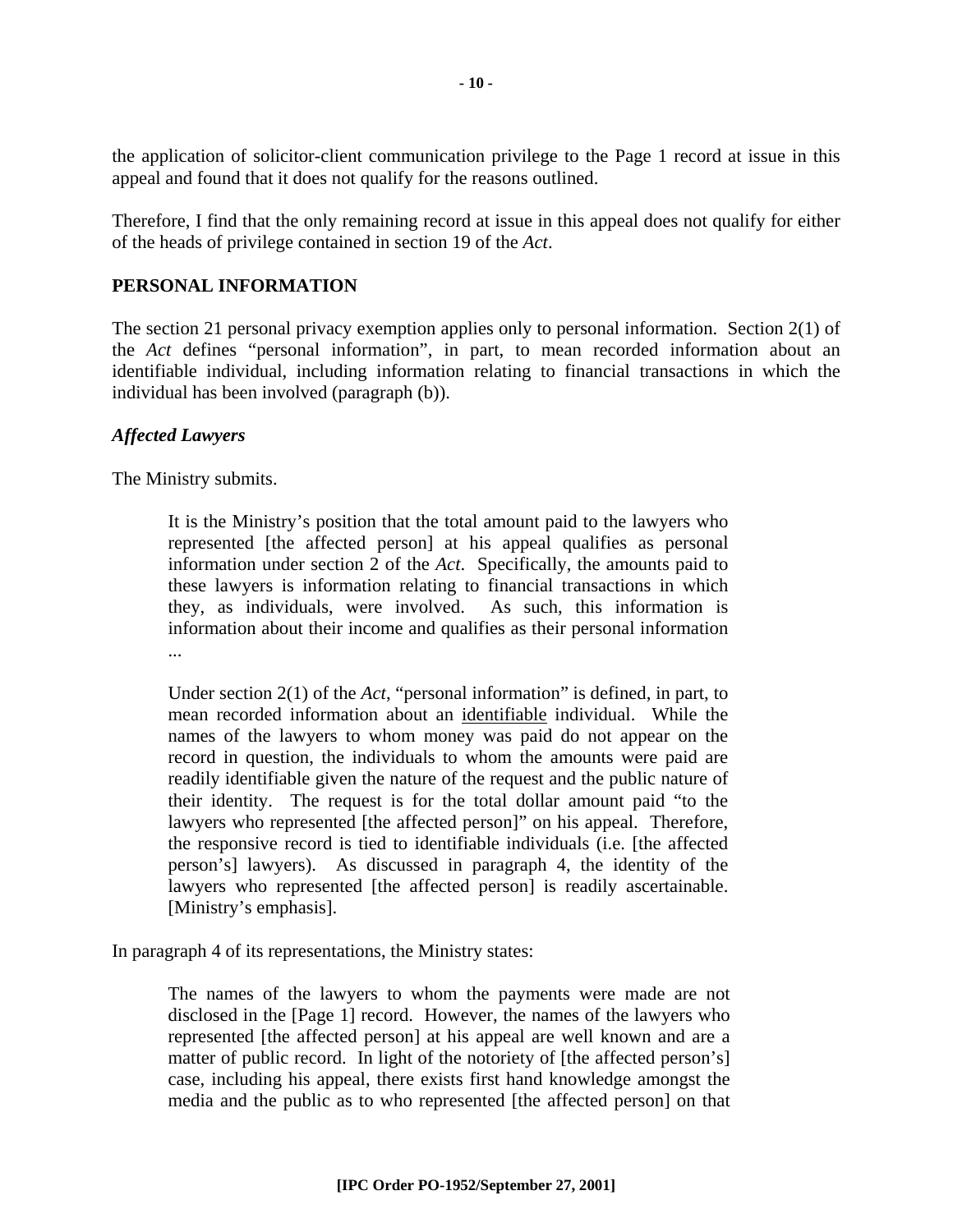occasion. Members of the media and members of the general public were present, in large numbers, at the actual hearing of the appeal. In addition, in accordance with the usual practice in the Court of Appeal, the names of the lawyers acting for both the Appellant and the Respondent and any other parties appears at the commencement of the decision of the Court.

Affected lawyer #1 submits:

We submit that the information sought is ... personal information about the lawyers who represented the individual litigant in the Court of Appeal and were paid by the Ministry pursuant to the Order of the Court of Appeal.

… we refer to the general definition of "personal information" as "recorded information about an identifiable individual". We also refer to the fact that the "Page One record" contains a purported summary of a financial transaction in which the lawyers were paid, and to paragraph (b) in the definition of personal information. We further refer to paragraph 21(3)(f) of the Act, and particularly the references to income, assets, finances and financial history. We suggest that a document disclosing payments sought or made for services rendered clearly communicates personal information.

…

… the lawyers' role was that of professional advocates on behalf of a litigant in the courts. The decision to grant funding to the individual litigant had already been made by the Court (on the basis of an application that is on the public record in the Court). The lawyers submitted accounts to the Ministry for their own services, in order to be paid personally. At this stage, the lawyers were not making submissions to the Ministry for funding on behalf of anyone; they were simply presenting accounts to requisition payment under the terms of the Court's Order.

I accept the Ministry's position that the four affected lawyers are identifiable, and that even if the names of these lawyers do not appear on the Page 1 record, it is possible to ascertain who these individuals are. However, in my view, it does not necessarily follow that the information **in this record** relates to an identifiable individual, as required in order to fall within the scope of the definition of "personal information" in section 2(1). As the Ministry acknowledges, no individual is identified on the Page 1 record, nor are the dollar figures contained in the record itemized against any individual lawyer. Although different considerations might apply to other records originally withheld by the Ministry, the one record that remains at issue in this appeal simply includes dates and total dollar figures representing the total amount either billed or paid by the Ministry (it is not clear which) to all four affected lawyers for legal services in representing the affected person on his appeal. I do not accept that the content of this record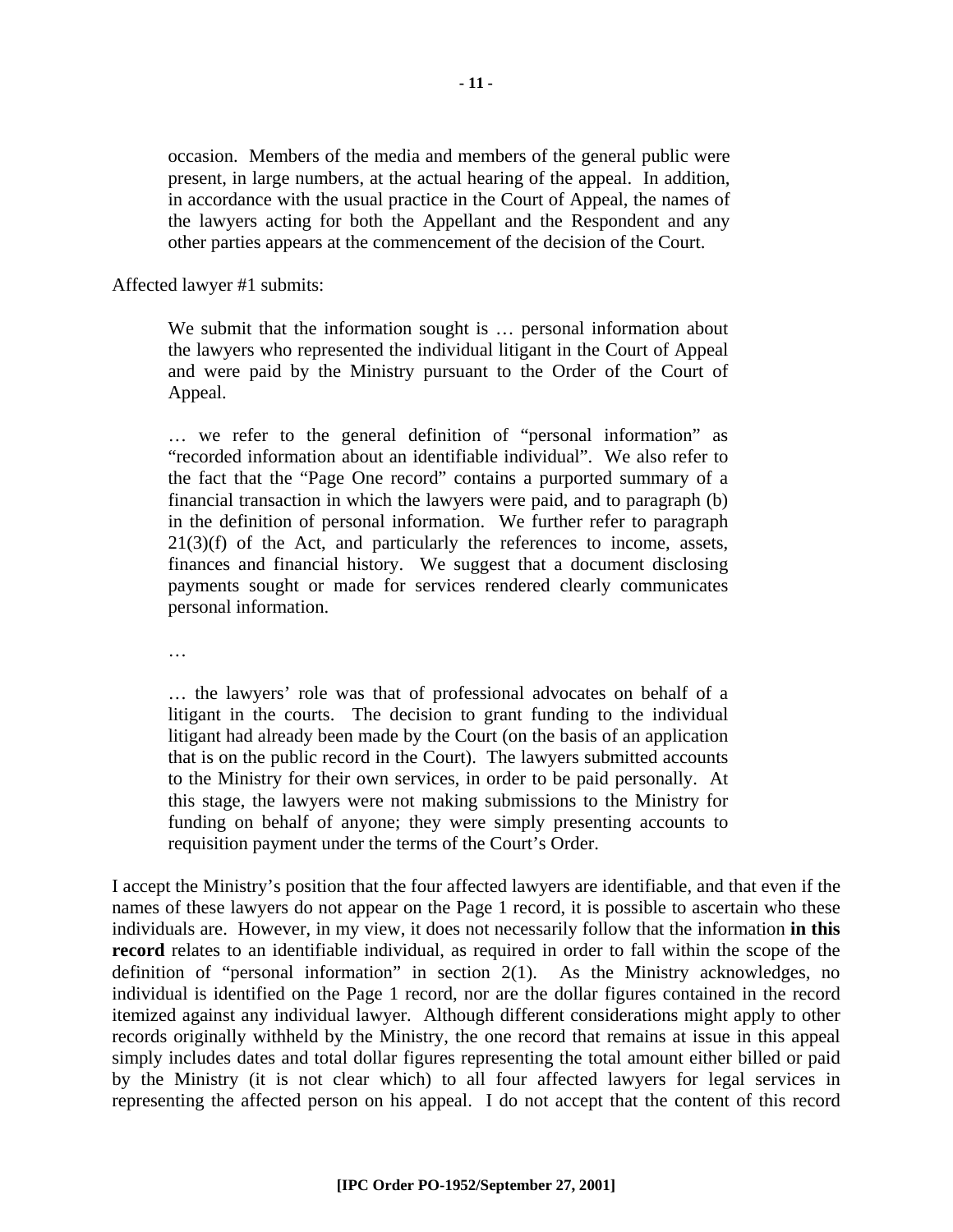identifies the amount billed or paid to any individual lawyer. The numbers in the chart are aggregate amounts relating to four different lawyers, and there is no other information contained in this record that would permit this aggregate figure to be broken out among the four lawyers in a way that would identify the amount billed or paid to any individual lawyer by the Ministry. Furthermore, absent evidence or argument from the Ministry or the affected lawyers, there is no basis for me to conclude that information in the Page 1 record could be used in conjunction with other information in order to identify the amount billed or paid to any individual lawyer. Accordingly, I find that the Page 1 record does not contain information about any identifiable lawyer, and specifically does not contain "information relating to a financial transaction" in which any of the affected lawyers was involved.

#### *Affected Person*

Neither the Ministry nor affected lawyer #2 (who provided representations on behalf of the affected person) submit that the Page 1 record contains the personal information of the affected person.

Affected lawyer #1 submits:

We submit that the information sought is personal information about the individual litigant in the appeal. It is information about a financial benefit funding for counsel - received by him pursuant to a court Order, on the basis that he could not afford counsel to present his own appeal to the Court of Appeal.

We refer to the general definition of "personal information" as "recorded information about an identifiable individual". We also refer to the fact that "Page One" record contains a purported summary of a financial transaction in which the litigant received a benefit, and to paragraph (b) in the definition of personal information ...

I do not accept that the Page 1 record contains information relating to a financial transaction involving the affected person. Although the affected lawyers provided legal services to the affected person, any financial transactions that formed the basis of the figures contained on the Page 1 record (assuming that the figure represents payments and not simply billings) were between the Ministry and the individual lawyers, not between the Ministry and the affected person. That being said, I do accept that the Page 1 record contains information about the affected person in a more general sense. The affected person's identity is known to the appellant and others, and the aggregate figures reflected on the record relate to various billings or payments made by the Ministry to his lawyers over a period of time. In my view, this is information "about an identifiable individual", the affected person, and falls within the scope of the introductory wording of the definition of "personal information" in section 2(1) of the *Act*.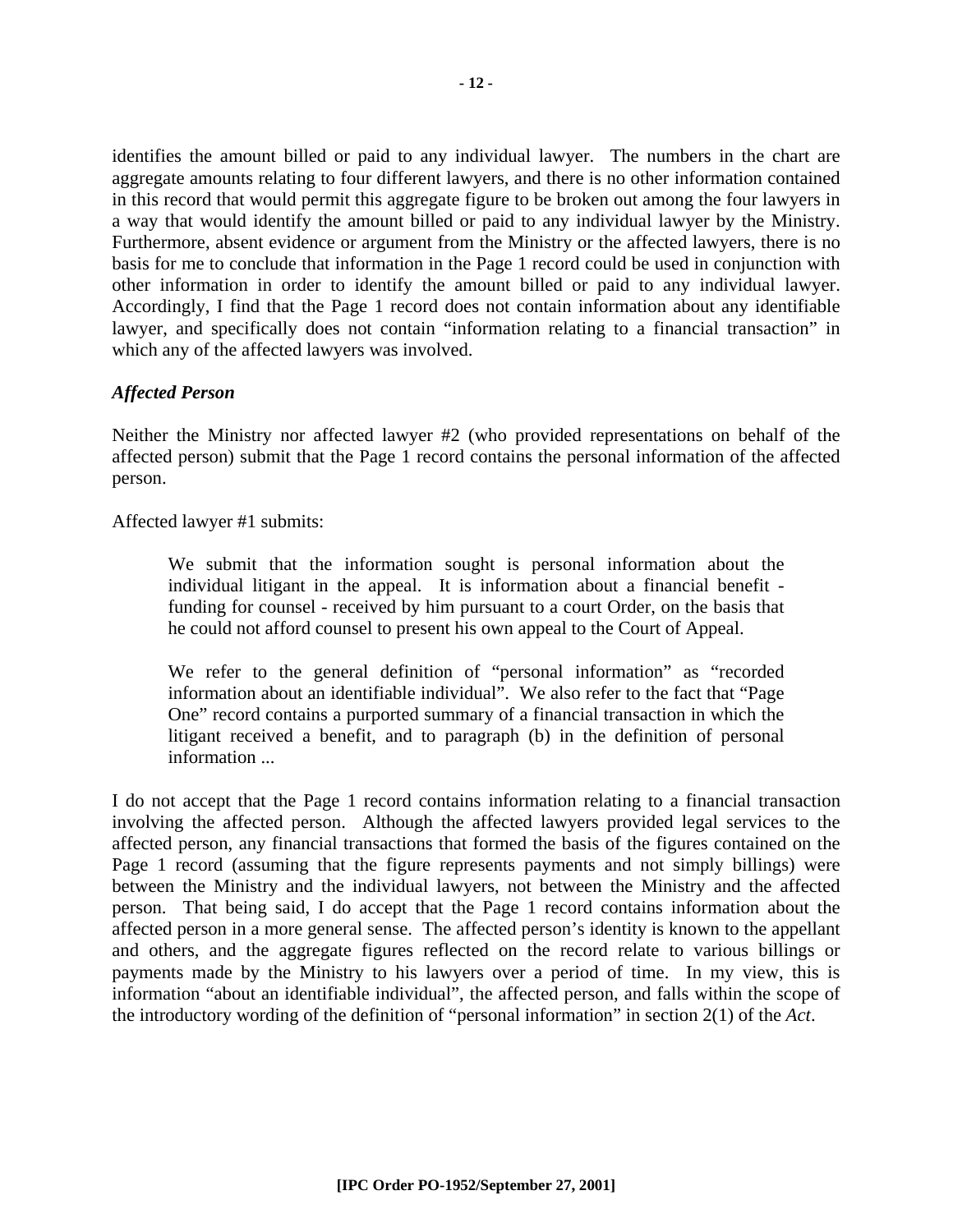#### **Unjustified Invasion of Privacy**

Where a requester seeks the personal information of another individual, section 21(1) of the *Act* prohibits an institution from releasing this information unless one of the exceptions in paragraphs (a) through (f) of section 21(1) applies. The only exception with potential application in the circumstances of this appeal is section 21(1)(f), which reads:

A head shall refuse to disclose personal information to any person other than the individual to whom the information relates except,

if the disclosure does not constitute an unjustified invasion of personal privacy.

Sections 21(2) and (3) of the *Act* provide guidance in determining whether disclosure of personal information would result in an unjustified invasion of the personal privacy of the individual to whom the information relates. Section 21(2) provides some criteria for the institution to consider in making this determination; section 21(3) lists the types of information the disclosure of which is presumed to constitute an unjustified invasion of personal privacy; and section 21(4) refers to certain types of information the disclosure of which does not constitute an unjustified invasion of personal privacy. The Divisional Court has stated that once a presumption against disclosure has been established, it cannot be rebutted by either one or a combination of the factors set out in 21(2) (*John Doe* v. *Ontario (Information and Privacy Commissioner)* (1993), 13 O.R. (3d) 767).

The Ministry's submissions on the section 21 exemption claim relate to the affected lawyers, not the affected person. This is also the case for affected lawyer #2. Most of affected lawyer #1's submissions on section 21 were made on the assumption that the Page 1 record contains the personal information of the affected lawyers, which it does not.

As far as the affected person's personal information is concerned, affected lawyer #1submits that the presumptions in sections  $21(3)(c)$  and (f) apply. These sections read:

A disclosure of personal information is presumed to constitute an unjustified invasion of personal privacy where the personal information,

- (c) relates to eligibility for social service or welfare benefits or to the determination of benefit levels
- (f) describes an individual's finances, income, assets, liabilities, net worth, bank balances, financial history or activities, or creditworthiness

Affected lawyer #1 maintains that the Page 1 record "is financial information about [the affected person], reflecting benefits received by him under Court Order."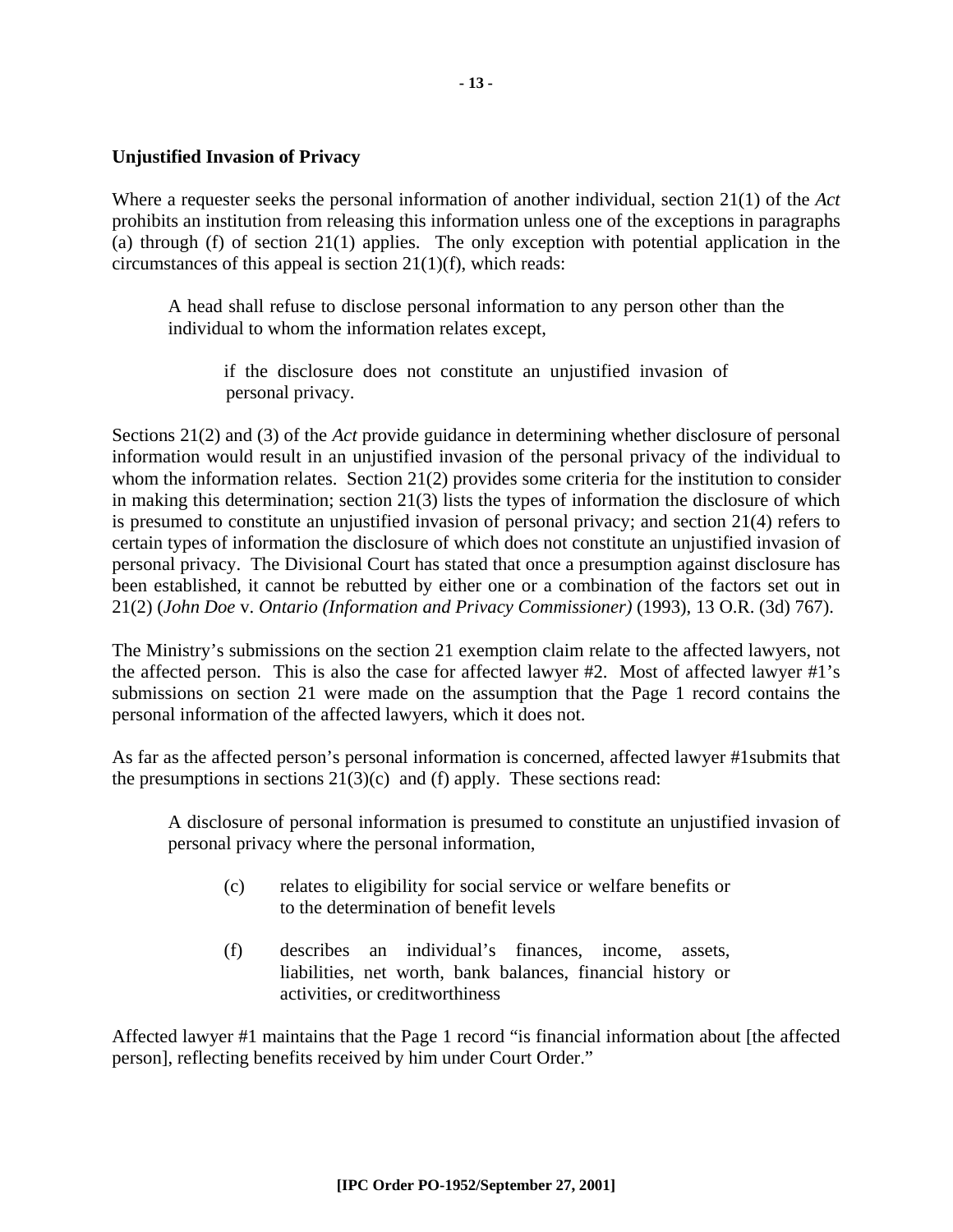I have already determined that the Page 1 record does not contain information relating to a financial transaction involving the affected person. Applying the same reasoning, I find that the record also does not describe the affected person's finances, income, assets, liabilities, net worth, bank balances, financial history or activities, or creditworthiness. Any aspects of the Page 1 record that concern finances relate to the affected lawyers, and not to the affected person.

As far as section 21(3)(c) is concerned, its application is narrowly restricted to social service or welfare benefits, which have no relevance in the context of this appeal.

Accordingly, I find that none of the section 21(3) presumptions apply to the personal information of the affected person contained in the Page 1 record.

The representations provided by the Ministry and the two affected lawyers concerning the relevance of the various factors contained in section 21(2) of the *Act* all apply to the affected lawyers, and not to the affected person.

I have reviewed all of the listed factors in section 21(2) that favour privacy protection, and find that none apply in the circumstances. The fact that the affected person received legal services from the affected lawyers is a matter of public record and widely known. This information is accurate and reliable (paragraph (g)); neither confidential nor highly sensitive (paragraphs (f) and (h)); and does not have the capacity to expose the affected person unfairly to pecuniary or other harm or to unfairly damage his reputation (paragraphs (e) and (i)). I find that disclosing the aggregate amounts billed by or paid to the four affected lawyers by the Ministry for these legal services, in accordance with the Order of the Court of Appeal, does not render any of these factors relevant. In my view, having applied to the Court for representation under section 684(1) of the *Criminal Code*, it is not reasonable for the affected person to then assume that the amount paid by the Ministry for these services would be treated confidentially, or that this information would be characterized as "highly sensitive". Although there may be some ambiguity as to whether the aggregate figures represent billed or paid amounts, as long as that ambiguity is identified, they are reasonably considered to be an accurate and reliable representation of the charges for the affected person's legal services. Finally, given the notoriety of the affected person's case and the fact that he is presently serving a sentence for first degree murder, it is not reasonable to conclude that disclosing the aggregate amounts paid to or billed by his lawyers for representing him on his appeal would expose him unfairly to pecuniary or other harm, or would damage his reputation.

The appellant states in his representations that, as a member of the media, his job is "to be a watchdog, to scrutinize public institutions and to make sure the taxpayers' money is well spent", and that his request relates to the discharge of these functions. The appellant goes on to make arguments regarding public interest considerations under section 23 of the *Act*, some of which I find are also relevant to the factor favouring disclosure of personal information found in section 21(1)(a) - subjecting the activities of the Government of Ontario and its agencies to public scrutiny.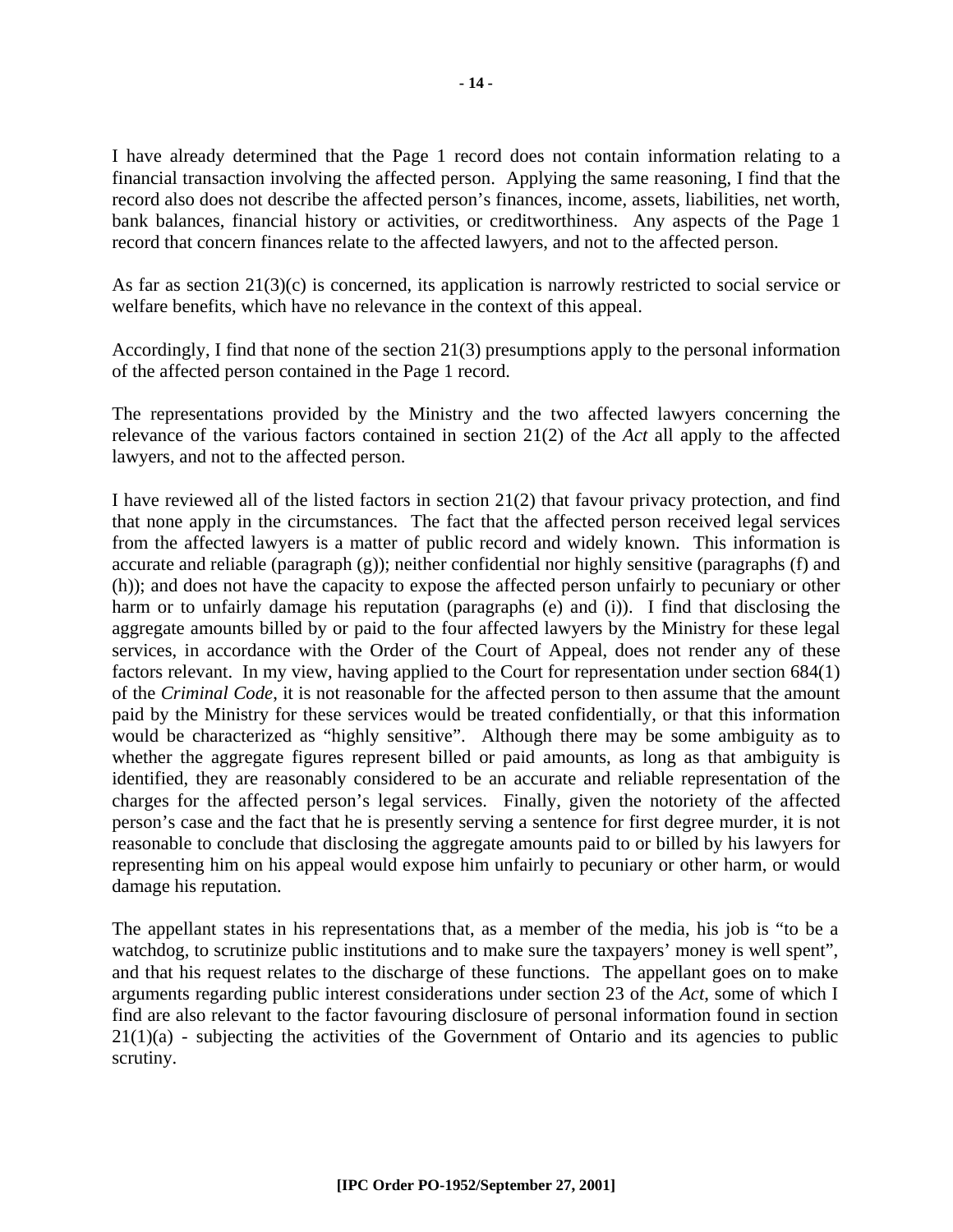In this regard, the appellant submits:

- The information involves the expenditure of public money. I would argue the taxpayers of Ontario are always interested in knowing how their money is spent…
- The ministry states the information sought does not serve a purpose in informing taxpayers about the activities of their government or contribute to help the public express an opinion. I vehemently disagree. The expenditure in this case was approved by an unelected public official, a judge. The justice system is a publicly funded institution that is ultimately accountable to taxpayers. Members of the public could raise a number of questions about the court case from which [this appeal] arises. Some examples:
	- Members of the public unfamiliar with the justice system might question the number of years it took to get the case to appeal court as well as the number of lawyers involved in the appeal. That might raise the question of whether the accused received special treatment from the justice system because of the notoriety of the case.
	- The appeal court justices also dismissed the case immediately without hearing from the prosecution. Although this perhaps would not raise the eyebrows of lawyers, it would in my view could leave questions in the minds of some taxpayers about the validity of the grounds for appeal and whether the public's money was well spent.
- I personally take no position on the above issues, I only raise them to suggest a dollar figure would be an important yardstick to help taxpayers determine if their public institutions are functioning as they should. Getting some idea of the cost in a case that all taxpayers are familiar with would help them conclude whether the cost was reasonable or excessive. But it would be impossible for them to formulate any opinion if they don't have all the pieces of the puzzle.
- The ministry also argues the information is unlikely to contribute to any meaningful public debate because the public won't know the value of the work or what was actually paid for. In my view this point is without merit and you should reject it as most members of the public are generally aware the kind of work lawyers perform.

The appellant then submits:

Commissioner, I believe the sole reason for the ministry's opposition to the request lies in [paragraph 27 of the Ministry's representations] where it makes reference to defence lawyers who fall victim to unwarranted public criticism. However the dollar figure should not remain confidential merely because the lawyers may face criticism.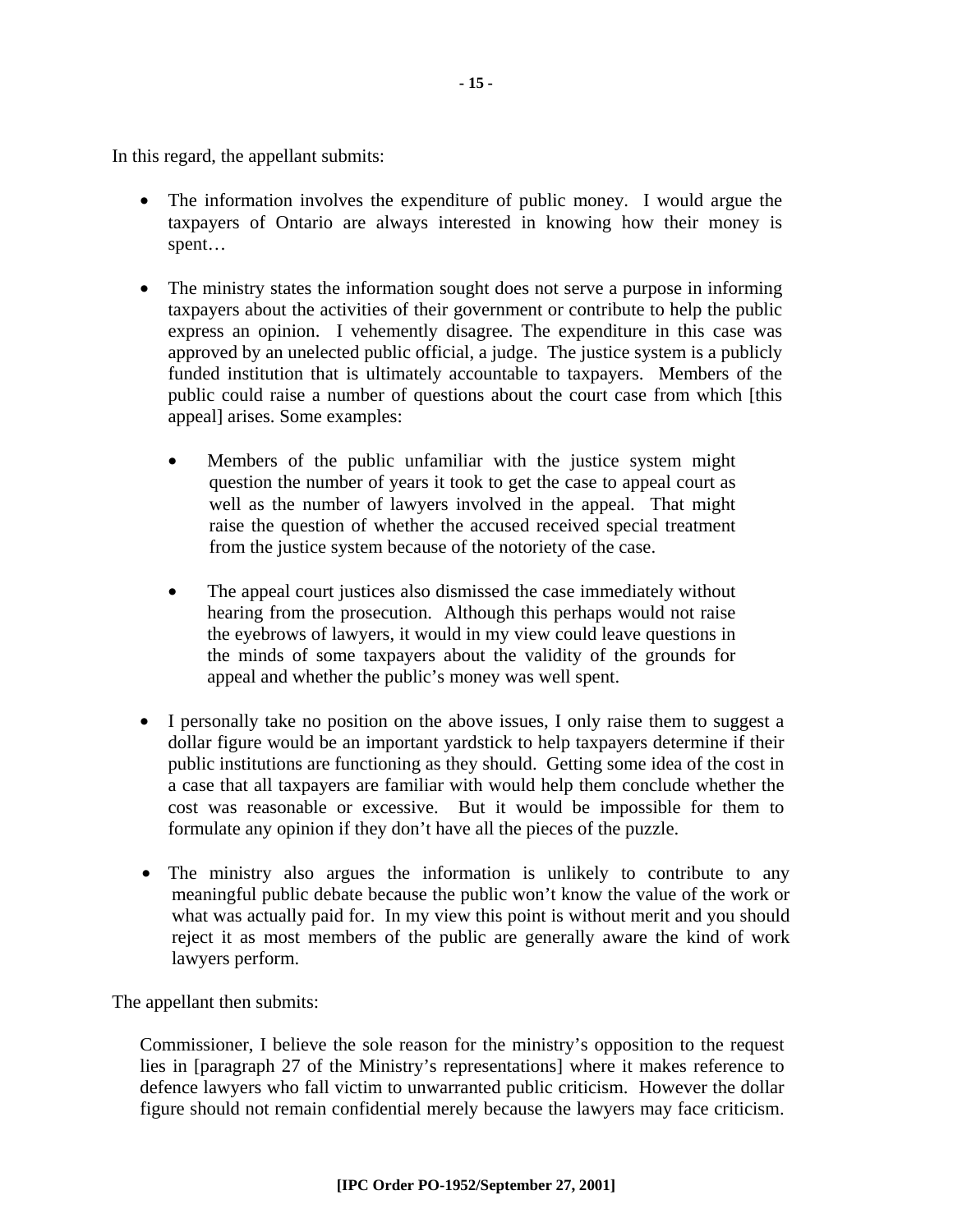They weren't compelled to take the case and they had to know from the outset that they could be subject to criticism given the publicity attached to it. And …despite all of this unwarranted criticism the ministry talks about, there is no evidence that lawyers have been deterred from representing clients charged with unsavoury crimes.

In order for section  $21(2)(a)$  to apply in the circumstances of an appeal, it must be established through evidence provided by the appellant, and following a review of the relevant records, that disclosure of the personal information found in these records is desirable for the purpose of subjecting the activities of the institution to public scrutiny. (See Order P-828).

The affected person in this appeal was convicted of first degree murder after a very highly publicized and controversial trial. He applied for and was granted the right to have counsel appointed under section 684(1) of the *Criminal Code* to represent him on the appeal of his conviction. His successful application under section 684(1) and the subsequent appeal were also the subject of significant media and public attention. It is not necessary to provide a detailed description of events in order for me to conclude that the level of public interest in criminal matters involving this particular affected person is virtually without parallel in the province. In my view, the provision of public funds in order to represent the affected person on appeal is one component of the broader public interest in these matters. Although I do not necessarily accept all of the reasoning put forward by the appellant, given the unique circumstances of this appeal, I accept his basic position that disclosing the aggregate figures reflecting the costs or charges for legal services in the affected person's appeal is desirable for the purpose of subjecting the Ministry to public scrutiny. Accordingly, I find that the factor in section 21(2)(a) of the *Act* is a relevant consideration, although I would give this factor only moderate weight in the circumstances.

In conclusion, I have found that there are no relevant factors favouring privacy protection, and one factor favouring disclosure of the personal information of the affected person contained in the record. Although I have assigned this one factor only moderate weight, in my view, it is sufficient to outweigh any inherent privacy considerations in the circumstances, and I find that disclosure of the Page 1 record would not constitute an unjustified invasion of the affected person's privacy.

Therefore, I find that the Page 1 record does not qualify under either of the exemption claims raised by the Ministry, and it should be disclosed to the appellant.

## **ORDER:**

1. I order the Ministry to provide the appellant a copy of the Page 1 record by **October 26, 2001** but not before **October 31, 2001**.